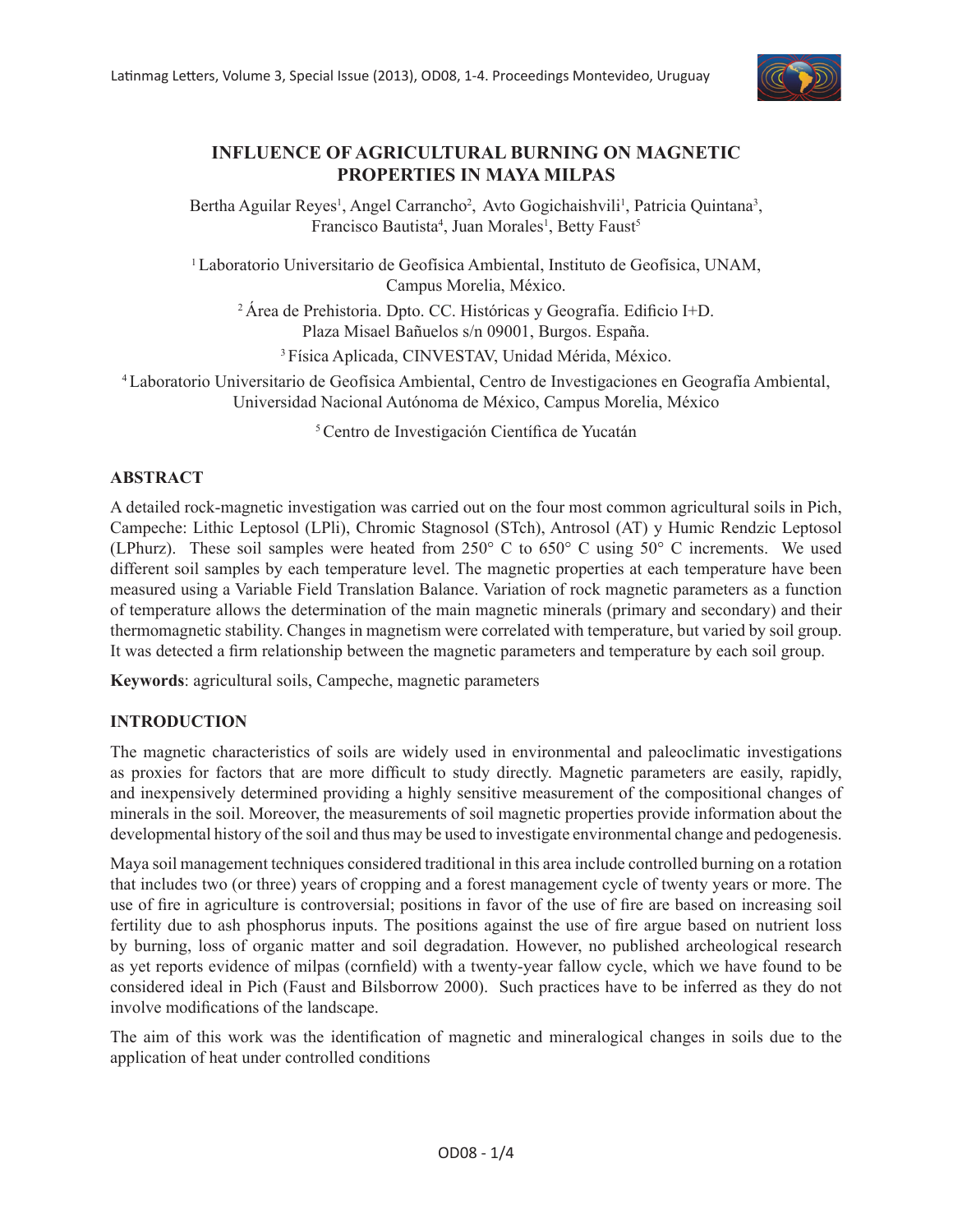

# **LABORATORY PROCEDURES AND RESULTS**

This study of long-fallow (or shifting) agriculture was done in Pich, Campeche, Mexico and a neighboring private ranch, Rancho Cauich, located approximately 4 km to the south of town. The center of Pich is 85 km by highway to the southeast of the state capitol, San Francisco de Campeche, a coastal city encountered by the Spaniards in 1519. The geographical coordinates at the center of Pich are 19° 29' 05'' latitude and 90° 07' 06'' longitude with an altitude of 110 to 140 meters above sea level.

We sampled four different Maya soil classes identified as preferred soils by traditional Maya farmers of Pich, Campeche in unburned areas adjacent to their burned fields. Fractions of each sampled soil class were burned for 30 minutes (fig. 1) in a furnace (model Thermolyne 1400° C) in the laboratory at a temperature between 250 and  $650^{\circ}$  C with increments of  $50^{\circ}$  C.



**Figure 1.** An example of Campeche soil sample (Stagnosol) burned at different temperature under laboratory conditions.



**Figure 2.** Variation of bulk magnetic susceptibility *vs*. temperature for all studied soil samples.

As an initial step before performing the laboratory experiment, the lowfield magnetic susceptibility (MS) was measured on each sample with a MFK-1 (AGICO, noise level  $\sim$  3 x 10-8 S.I.) kappabridge (fig. 2) at each temperature steps. A series of rockmagnetic experiments with a Magnetic Field Translation Balance (MM\_MFTB) were performed. These included the measurement of progressive isothermal remanent magnetisation (IRM) acquisition curves, hysteresis loops  $(\pm 1 \text{ T})$ , backfield coercivity curves and thermomagnetic curves up to 700º C in air. Heating and cooling rates of thermomagnetic experiments were 10 - 15º C min-1 applying a field of 38 mT. Curie temperatures of Js-T curves were calculated using the two-tangent method (Grommé *et al*., 1966). Saturation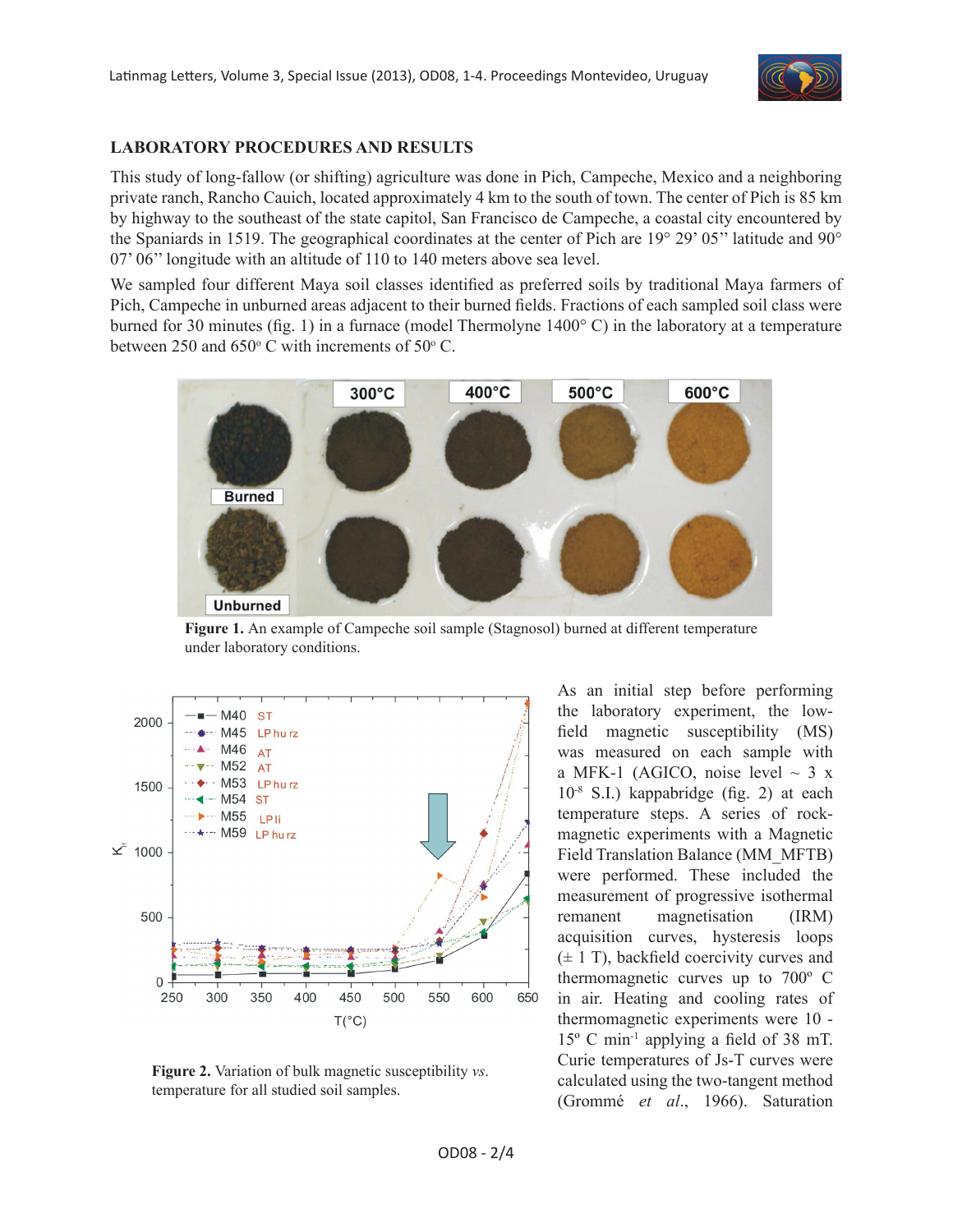

magnetization (M<sub>s</sub>), remanence saturation magnetisation (M<sub><sub>rs</sub>)</sub> and coercive field (B<sub>c</sub>) were calculated from hysteresis loops after subtracting the dia/paramagnetic contribution. These parameters combined with the coercivity of remanence  $(B_{\alpha})$  determined from the backfield curves, were used to estimate the domain state distribution of the studied. All these experiments were carried out at the Laboratory of Palaeomagnetism of Burgos University (Spain).

The bulk susceptibility variation with temperature remains essentially stable and unaltered until 500° C (fig. 2). Beginning from 550° C an abrupt changes are observed reaching its maximum at 650° C. This phenomenon is probably due to the production of neo-formed magnetite grains during consecutive heatings.

Figure 3 illustrates the thermomagnetic curves and respective hysteresis loops corresponding to samples from soil M40 (Stagnosol). The main magnetic carrier is magnetite perhaps a magnetite with no significant isomorphous substitution, although some phases or mineralogical alterations at low-intermedium temperatures  $(< 450^{\circ}$  C) can be distinguished. Around 250° C a slight increase in the heating curve is observed, indicating a magnetic phase or more probably a mineralogical transformation induced by heating. Interestingly, this phase or mineralogical transformation is also visible in samples heated at higher temperatures. It should be noted that this change has also been observed in the other soil-types so additional experiments are being performed in order to identify it.



**Figure 3**. **A**: Thermomagnetic curves corresponding to Stagnosol samples. Temperature shown in the insets indicates the original heating temperature underwent by that sample. Heating and cooling curves are denoted in black and grey, respectively. Only heating curves are plotted in the insets for clarity. **B**: Hysteresis cycles corresponding to each thermomagnetic curve.